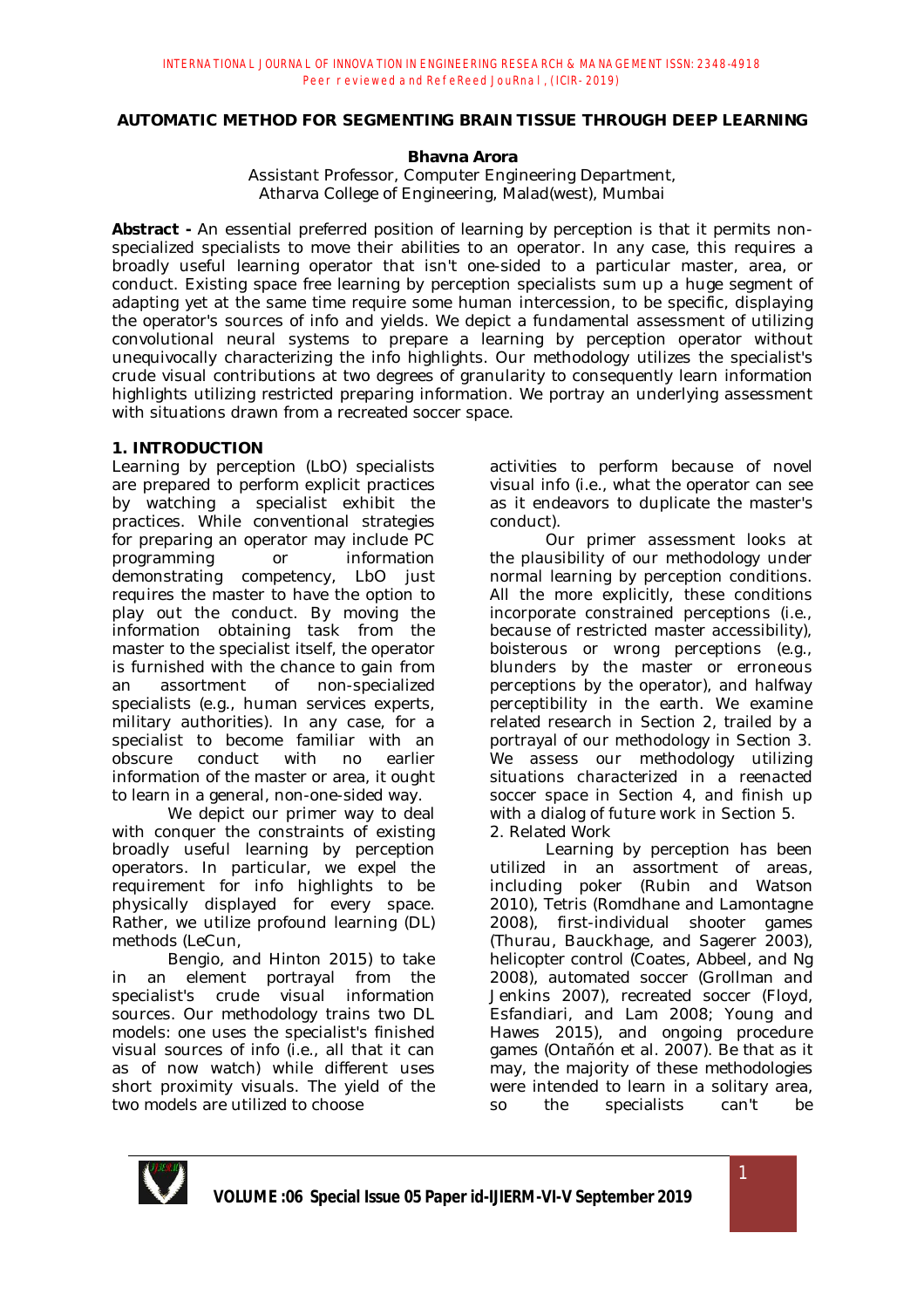straightforwardly moved to new situations. Two area free approaches for LbO have been proposed (Gómez-Martín et al. 2010; Floyd furthermore, Esfandiari 2011), the two of which separate the specialist's taking in and thinking from how it interfaces with the earth. This is worthwhile on the grounds that the perception, learning, and thinking parts are broadly useful and are not one-sided to a particular master, conduct, or space. In any case, the two of them require the data sources (i.e., what items the operator can watch) and yields (i.e., the activities the specialist can perform) to be displayed. In spite of the fact that the demonstrating just should be performed once (i.e., before the operator is conveyed in another condition), despite everything it requires some human mediation. Floyd, Bicakci, and Esfandiari (2012) utilize a robot design that enables sensors to be powerfully included or expelled, with each change adjusting how the LbO operator speaks to inputs. While this does not require human mediation before sending in another space, it requires human intercession for each new sort of sensor. Our methodology varies in that it doesn't require any human intercession to show the earth; the main prerequisite is that the area gives a visual portrayal of the earth.

Profound learning by perception is utilized for beginning preparing of AlphaGo (Silver et al. 2016). Nonetheless, their learning philosophy has a few confinements that may make it inadmissible for some LbO assignments. To begin with, they prepared their framework with more than 30 million perceptions. Huge datasets might be accessible for set up games like Go, yet less prevalent games or novel practices might not have any current perception logs. Second, such a huge dataset requires a long time of preparing utilizing datacenters made out of best in class equipment. On the off chance that models should be prepared quickly with restricted computational assets, elective learning methodologies are essential. At long last, LbO is performed utilizing pictures of a turn-based prepackaged game. This limits the impact of item impediment (i.e., each

Go piece is without anyone else square), perception blunder (e.g., because of incorrect or postponed reactions by the master), and gives the learning operator full recognizability. We rather analyze the achievability of utilizing DL for LbO errands with constrained perceptions and restricted preparing time in perplexing, ongoing areas.

Our element learning technique is enlivened by the profound fortification learning work of Mnih et al. (2015). They utilize crude visual contributions to figure out how to play an assortment of Atari 2600 games. An essential contrast from our work, notwithstanding the measure of preparing time required to prepare their operators, is they use support adapting as opposed to LbO. Support learning requires a reward capacity to be characterized for every space (e.g., in view of the game score), in this way including extra information building before a specialist can be conveyed in another condition. Profound support learning has likewise been utilized in reenacted soccer (Hausknecht and Stone 2016), with the reward capacities mostly encoding the ideal conduct (e.g., move to ball reward and kick to objective reward). In spite of the fact that fortification learning methodologies are advantageous in that they don't require named preparing information, they require unequivocally encoding prize capacities which may inclination the specialists to learning explicit practices.

# **2. SYSTEM DESIGN**

# **2.1 Framework Design**

Continuously PC games, specialists ordinarily get tangible contributions to the type of occasional messages from the game. These messages can incorporate data about the condition of the game (e.g., slipped by time, score), the operator's properties (e.g., player number, group name, asset levels), and discernible items. The detectable items are especially significant for a specialist's basic leadership since they give data about the physical condition of the earth. For instance, in a soccer match the recognizable items would incorporate the area of the ball, different players, objective

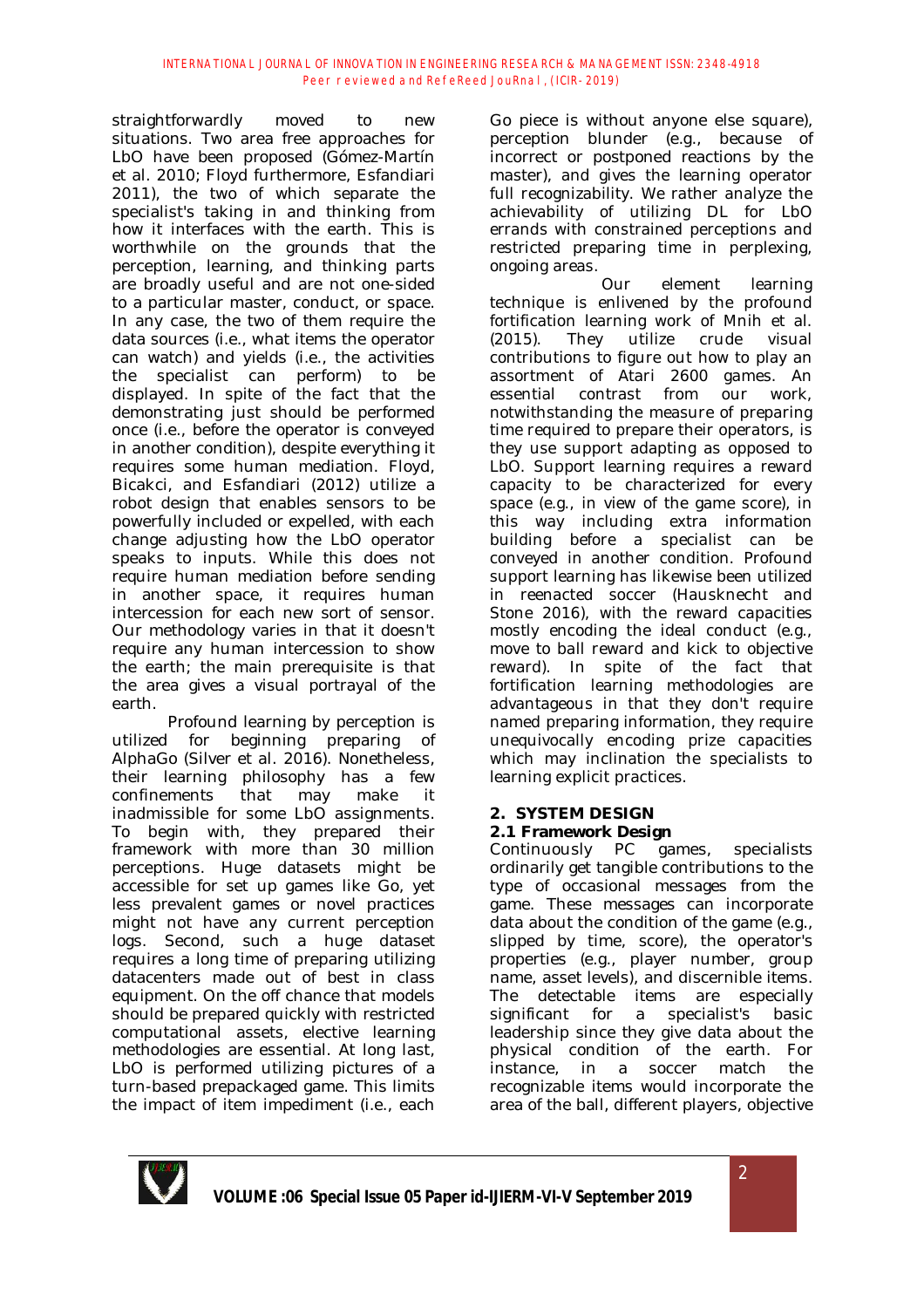nets, and limit markers. While most games unequivocally characterize the arrangement of noticeable items in the game (e.g., in a client manual), conveying a specialist in another game still requires some degree of learning designing to demonstrate these articles (i.e., changing over the article definition into a configuration that is justifiable by the operator).

`To expel the requirement for demonstrating the discernible items, our methodology utilizes the crude visual portrayal of the earth. For instance, Figure 1 demonstrates a player's perspective on the field in a soccer match. The left half of Figure 1 demonstrates the player's whole field of vision, which we

will allude to as the full visual portrayal, while the correct side demonstrates an amplified perspective on the items near the player (i.e., a fixed-sized locale encompassing the player), which we allude to as the zoomed visual portrayal. The two portrayals contain just a halfway perspective on nature (i.e., what is at present inside the player's field of vision, not the whole field), with the full portrayal giving a bigger perspective on the field than the zoomed portrayal. The specialist isn't expressly given data about what is contained in the pictures (e.g., it doesn't realize that the white circle is the soccer ball). Every one of the visual portrayals is put away as a  $256 \times 256$  RGB picture.



**Figure 1: The full visual representation (left) and zoomed visual representation (right) in a simulated soccer game**

During perception, the learning operator records the master's present visual data sources, both the full form  $Vu$  and zoomed adaptation  $Vzoo$ , just as the activity  $A$ performed by the master. Each info activity pair is put away in the relating perception set,  $\partial u$  or  $\partial z$ oo ( $\partial u$   $\leftarrow$ 

# $\mathcal{O}u\cup\langle Vu, A\rangle$  and  $\mathcal{O}zoo \leftarrow \mathcal{O}zoo\cup\langle Vzoo, A\rangle$ .

Learning is performed utilizing two convolutional neural systems (CNN) (Krizhevsky, Sutskever, and Hinton 2012), with one prepared on the full perceptions (i.e.,  $\mathcal{O}u$ ) and a second prepared on the zoomed perceptions (i.e.,  $Ozoo$ ). These models speak to the earth at two degrees of granularity and are utilized in blend to conquer constrained preparing information. For instance, a close by ball would be simpler to distinguish in the zoomed picture since articles seem bigger,

though the full picture would be important to recognize an objective net on the opposite side of the field.

We utilize an alteration of the CaffeNet design (Jia et al. 2014): an info layer, five convolution layers, five pooling layers, two completely associated layers, and one softmax misfortune layer. The system takes as information the pixel esteems utilizing every one of the three shading channels (i.e., red, green, and blue), bringing about 256  $\times$  256  $\times$  3 sources of info. The yields of the system speak to the trust in every one of the potential activities (i.e., the certainty that each activity ought to be chosen because of the info picture). In the soccer model, three actions1 are utilized: kick, dash (i.e., move), and turn.

As opposed to preparing the whole organize, our methodology utilizes a few layers that are pretrained on other

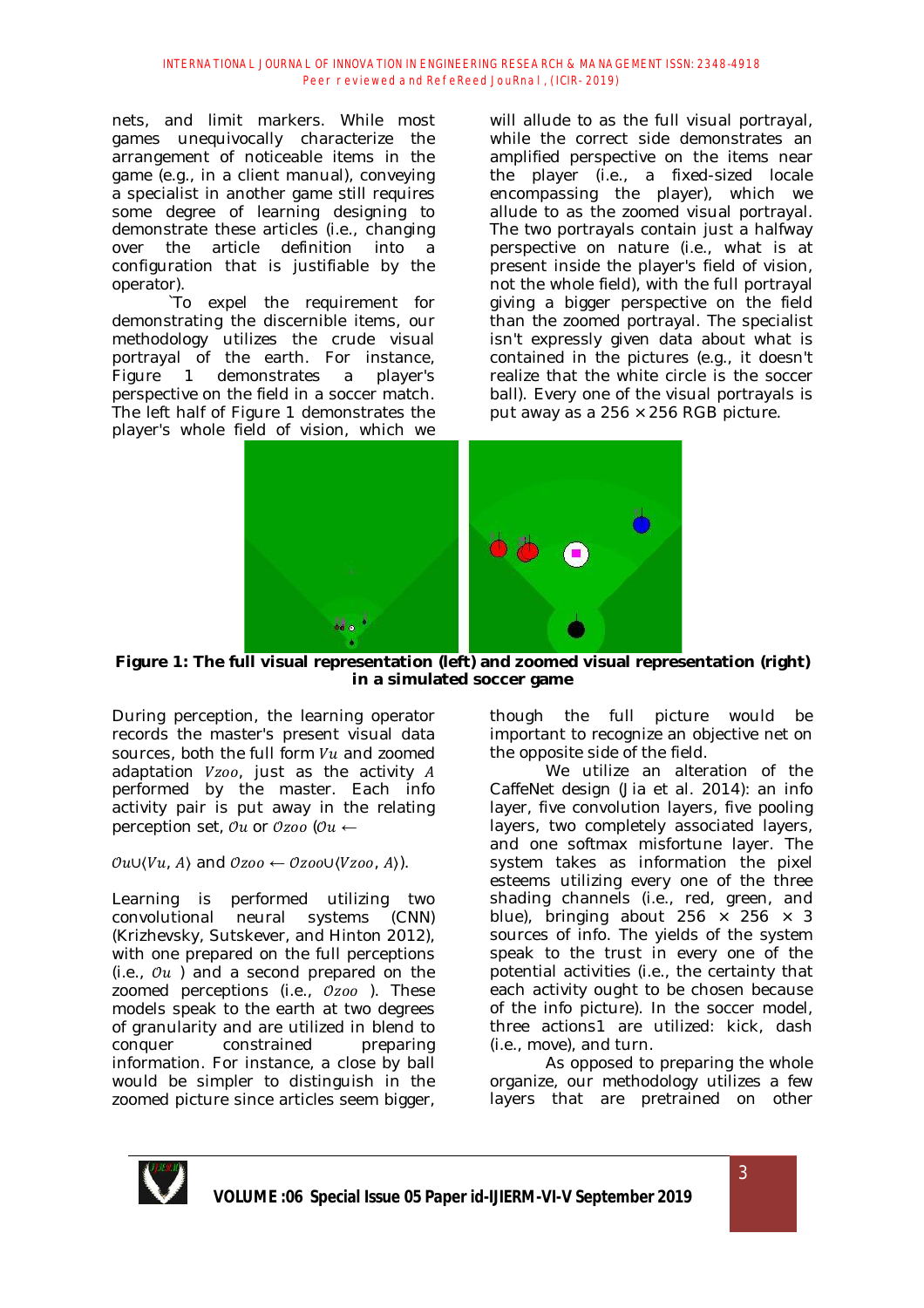information sources. The convolution and pooling layers are extricated from a current system prepared on ImageNet information (Jia et al. 2014), while the completely associated layers and softmax misfortune layer are prepared utilizing perception information. This methodology has two essential focal points. To start with, the pretrainedImageNet layers can distinguish numerous visual highlights as of now (e.g., lines, bends, shapes, objects). This evacuates the need to relearn these normal highlights. Second, the set number of perceptions makes it illogical to prepare the whole arrange. Rather, the system figures out how to utilize existing highlights to characterize the perception information. Albeit a few layers are pretrained, they don't predisposition the figuring out how to a specific area or undertaking since the ImageNet dataset contains a great many pictures over an assortment of subjects (i.e., they are not soccer-explicit pictures). During learning, both the full and zoomed models utilize an indistinguishable design however are prepared autonomously.

During organization, the learning specialist endeavors to recreate the master's conduct and uses its very own visual contribution as contribution to the CNNs. For each info the operator gets, the CNNs yield six certainty yields (i.e., the two systems yield certainty esteems for every one of the three activities).

The limit of the six certainty esteems is chosen and its related activity is utilized by the operator (i.e., the specialist plays out the activity in nature). By utilizing this consolidated methodology, the operator use the qualities of every individual model during activity choice. For instance, we would anticipate that the zoomed model should perform better when significant articles are close to the operator, though the full model ought to perform better when data from the whole field of vision is important. The essential objective of arrangement is for the operator to choose comparative activities to the master when given comparative tactile information sources.

# **3. EVALUATION**

To assess the presentation of our DL LbO framework we gathered information from the RoboCup Simulation League (RoboCup 2016). The matches were 5 versus 5 soccer matches with every player constrained by a scripted AI operator. The particular specialist utilized, Krislet, performs straightforward soccer practices that include finding the ball, running towards the ball, and kicking the ball towards the rival's objective. In each match, a solitary player was utilized as the master (i.e., its data sources and activities were recorded). The learning specialist watched 10 full soccer matches, with each game being 10 minutes long. Altogether, this came about in roughly 40,000 perceptions for both the full and zoomed perception sets. In any case, the dataset is exceptionally imbalanced (73% dash, 26% turn, 1% kick), so a decent preparing set was made with the end goal that each activity was similarly spoken to (1617 all out perceptions in every perception set). A fair test set of 1029 perceptions was made by watching extra soccer matches.

The CNNs were prepared utilizing a base learning pace of 0.01, polynomial rate rot with an intensity of 3, and 13,000 preparing emphasess. Table 1 demonstrates the F1 score (i.e., consonant mean of accuracy and review, with 1.0 being the most extreme conceivable execution) when the test set was utilized to assess the prepared models. Notwithstanding our joined methodology, we likewise assessed execution when just the full or zoomed model was utilized for activity forecast. full and zoomed models perform sensibly well, the best execution was accomplished when the Combined model was utilized. This shows utilizing different portrayals of the visual information is ideal since these models have changing qualities and shortcomings.

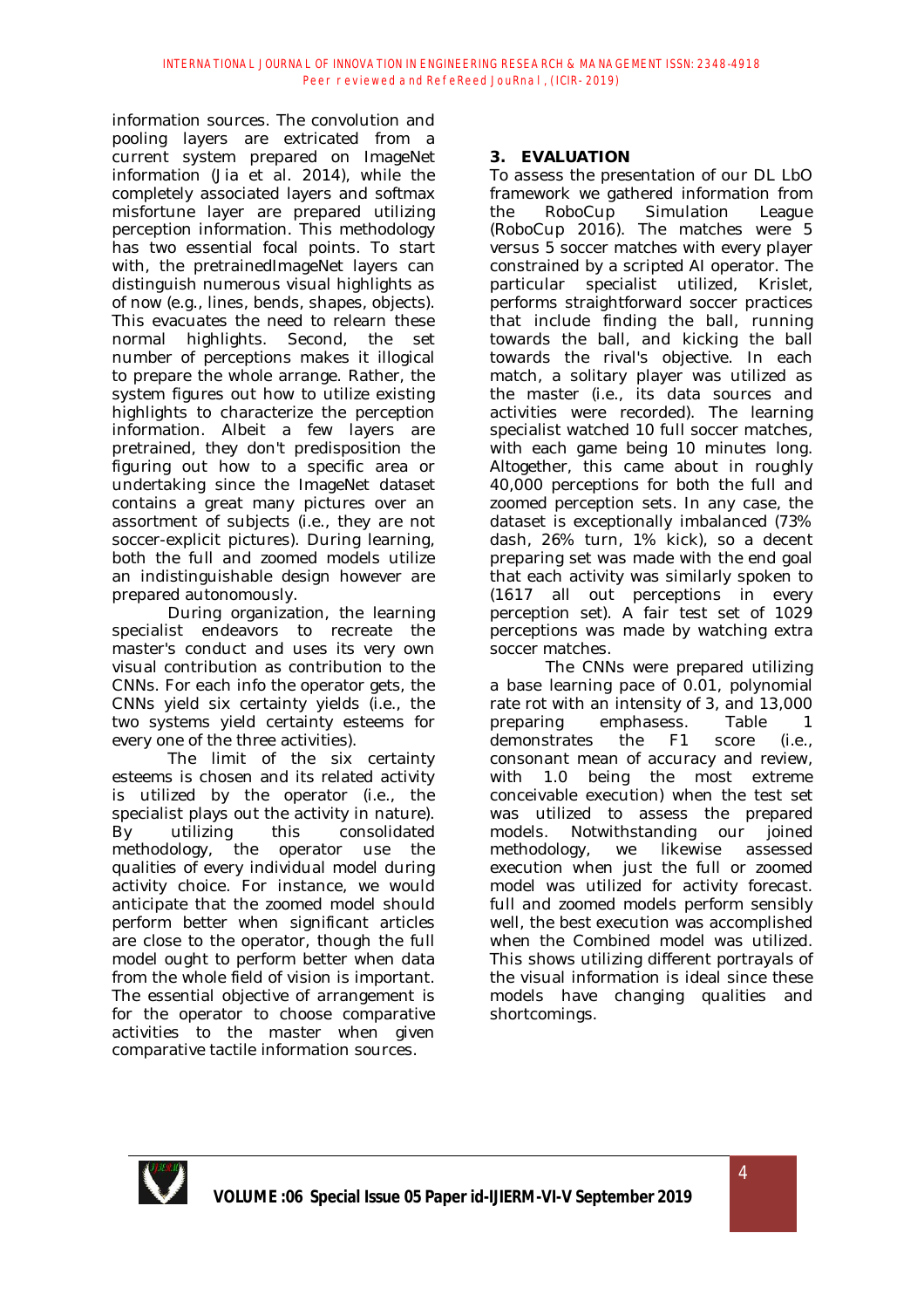| Model    | F1          | F1   | F1   | F <sub>1</sub> |
|----------|-------------|------|------|----------------|
|          | <b>Kick</b> | Dash | Turn |                |
| Full     |             | 0.56 |      | Overall        |
| Zoomed   | 0.84        | 0.57 | 0.59 | 0.67           |
| Combined | 0.93        | 0.61 | 0.57 | 0.69           |
|          | 0.92        |      | ገ 61 |                |

**Table 1: Results of trained CNNs on RoboCup test data**

These results, while preliminary, show that the agent can learn suitable modelforaction selection. While both the Soccer actions can also be parameterized (e.g., how hard to kick, turn direction) but for simplicity our initial evaluation only examines action classification.

# **4. CONCLUSIONS AND FUTURE WORK**

We portrayed a fundamental investigation of how well learning by perception operator can learn without unequivocally demonstrating the items it watches. Our methodology utilizes a specialist's crude visual contributions at two degrees of granularity to prepare a couple of CNNs. In our investigation, the specialist imitated the master's activity choice choices sensibly well in errands drawn from a reenacted soccer area. This shows even with restricted preparing perceptions, uproarious perceptions, and fractional perceptibility, it is conceivable to make an operator that can get familiar with a specialist's conduct without being given an express item model.

Despite the fact that our methodology expels the need to display discernible items, regardless it requires demonstrating the potential activities. A territory of future work will be to recognize strategies for learning the activities a specialist performs dependent on perceptions. Also, we have just inspected a solitary two-model engineering (i.e., choosing the most sure forecast from two CNNs). In future work we will analyze whenever included advantage can be accomplished via preparing extra models (e.g., different degrees of granularity) or by altering how the model yields are joined (e.g., initiating a choice tree from their yield). Our primer assessment has just estimated the presentation from a solitary analysis from

a solitary master in a solitary area. We intend to play out an increasingly careful assessment of the learning execution including various exploratory trails. This won't just enable us to demonstrate the advantage of our methodology, yet it will likewise take into account an exhaustive examination with other LbO operators that learn in RoboCup (Floyd, Esfandiari, and Lam 2008; Young and Hawes 2015). To decide if our methodology is really space autonomous, we intend to lead extra investigations with various specialists in various conditions. At last, we intend to inspect how this methodology can be stretched out to gain from state-based specialists since the RoboCup master we analyzed is absolutely receptive (i.e., the master's activity depends completely on its current visual information sources).

### **REFERENCES**

- 1. Coates, A., Abbeel, P., and Ng, A. Y. 2008.<br>Learning for control from multiple Learning for control from demonstrations. In *Proceedings of the 25th International Conference on Machine Learning*, 144-151. Helsinki, Finland: ACM.
- 2. Floyd, M. W., Bicakci, M. V. and Esfandiari, B. 2012. Case-based learning by observation in robotics using a dynamic caserepresentation. In *Proceedings of the 25th International Florida Artificial Intelligence Research Society Conference*, 323-328. Marco Island, USA: AAAI Press.
- 3. Floyd, M. W., andEsfandiari, B. 2011. A case-based reasoning framework for developing agents using learning by observation. In *Proceedings of the 23rd IEEE International Conference on Tools with Artificial Intelligence*, 531-538. Boca Raton, USA: IEEE Computer Society Press.
- 4. Floyd, M. W., Esfandiari, B., and Lam, K. 2008. A case-based reasoning approach to imitating RoboCup players. In *Proceedings of the 21st International Florida Artificial Intelligence Research Society*